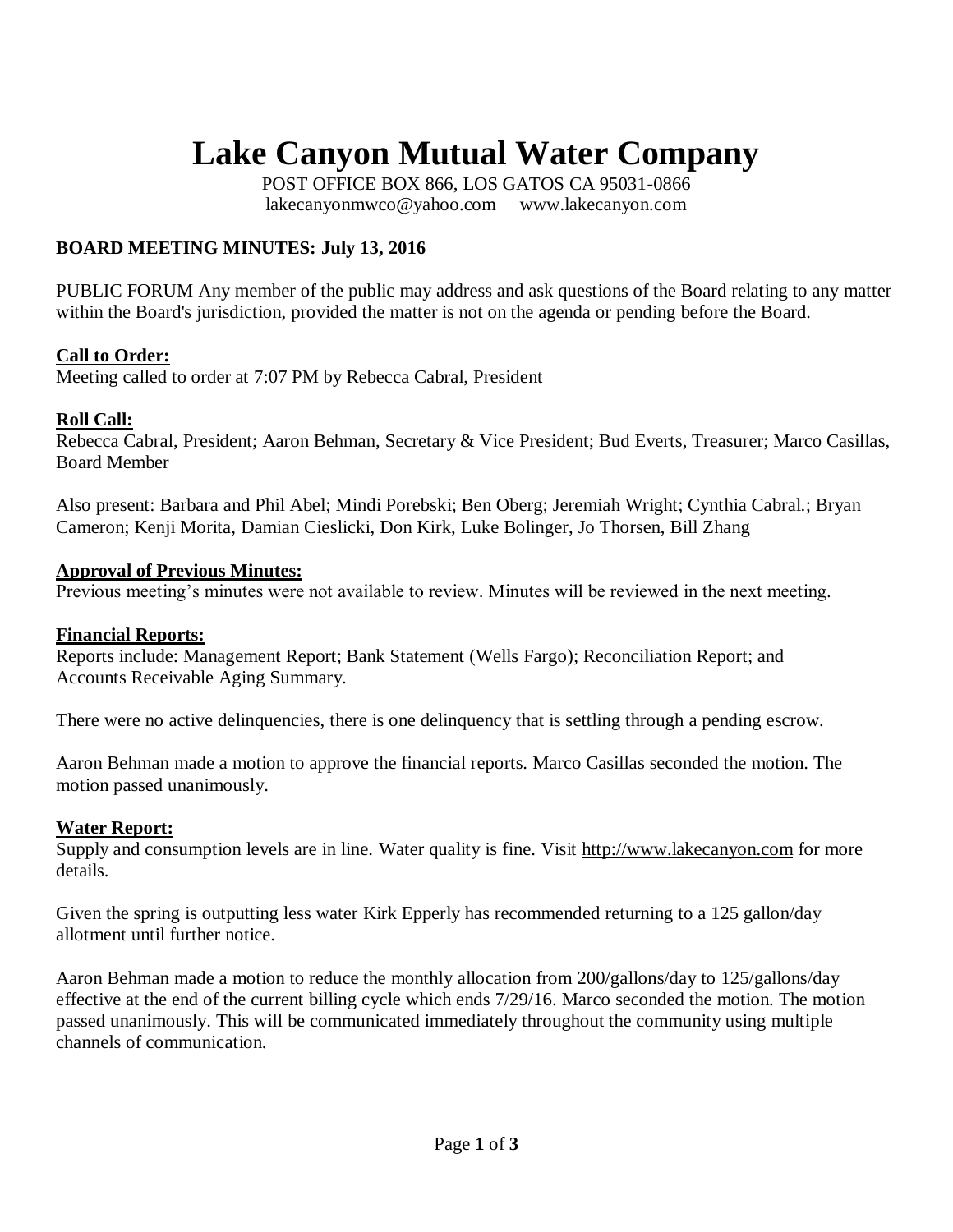# **Project & Maintenance Reports:**

A pump in the filtration plant was replaced by Phil

Six" line: 60% plans sent back (which is what was presented at the May 22, 2016 annual meeting). The plans were revised with three comments from Fall Creek Engineering. Now at a final stage, will allow to get the full report with the state. There will be a conference call or a face-to-face meeting with the State. That meeting needs to be planned.

Marco disagrees with one of the invoices from Fall Creek Engineering and is working with Bud to address the issue with the vendor. Marco to provide the 60% plan to Bud so he can begin working on the grant/loan application. Spring 2017 is still a target to break ground on this project.

# **Communication & Correspondence:**

Rebecca received an email that we have a new representative at the state level and that they want a new emergency contact list filled out with LCMWC contact info. Barbara completed the request and sent it in to the State. A copy is posted in the filtration plant.

The Consumer Confidence Report was distributed to the community on 6/30/16. It was also mailed to owners that don't live in the community.

## **Staff Reports:**

No reports

# **Business:**

1. Second unit policy

There was a lengthy discussion regarding the second unit policy.

B. Cameron requested a copy of the bylaws be included in the minutes. Members can download a copy of the bylaws at this URL:

[http://media.wix.com/ugd/75a719\\_bb6bbbbf7261480b89ea4479ddb6e077.pdf](http://media.wix.com/ugd/75a719_bb6bbbbf7261480b89ea4479ddb6e077.pdf)

Damian Cieslicki suggested forming a committee of community members to meet and develop a proposal

to address additional units. He proposed meeting with a smaller group on 7/28/16.

2. Leak Adjustment review- Oberg and Morita

Oberg / Poreski had a leak on their property, they addressed the issue as soon as they were aware of it. They received a large bill in excess of \$1,400 for the overage. They requested a one-time exemption per the recently established policy which allows for an up-to \$500 be waived. The Board agreed to waive the entire overage given the homeowner's proactive action in addressing the leak.